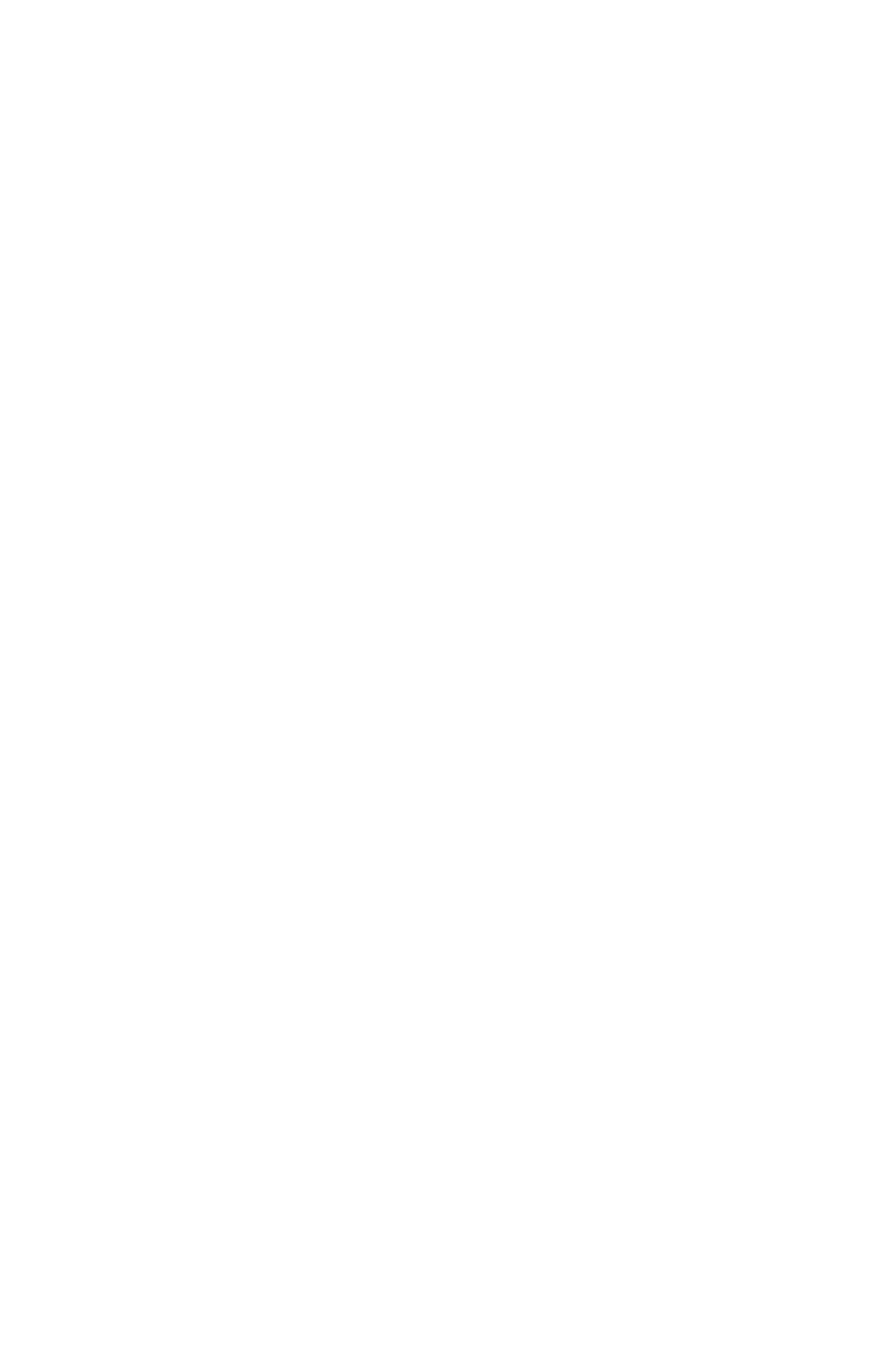**President Traynor:** Tonight, we have the great honor of hearing from Mary Robinson, who served as President of Ireland from 1990 to 1997, and thereafter, until last September, as the United Nations High Commissioner for Human Rights. She is presently leading a project, based in New York City, to shape a values-led globalization process, based on the principles of international human rights. Her life is one of singular accomplishment and service to her country and to the world. She is also a distinguished barrister and has been a member of the Institute since 1991.

Her extraordinary career begins in Ballina, County Mayo, Ireland, and with her determination to follow in the footsteps of her grandfather and become a lawyer. It continues through her appointment at age **25** as Reid Professor of Constitutional and Criminal Law at Trinity College; her election that same year to one of Trinity's three seats in the Irish Senate, where she served for 20 years; her time at Harvard Law School, where she received an LL.M. degree; and her great service as President, and then as **UN** High Commissioner. In 1971, when she was just in her 27th year, she was listed in *The Irish Press* as one of the **25** most influential women in Ireland.

President Robinson was once described in *Vanity Fair* as having "a little bit of Havel and a little bit of Hepburn." A biographer — think of doing this in one sentence - compared her to Mother Teresa and to Ayers Rock, *(laughter)* a world wonder. Although such comparisons are complimentary, in truth she is a unique life force. She has a genius for finding, articulating, and implementing the ideas that will unify others rather than divide them. On the day of her inauguration as President of Ireland, her guest list included representatives of the homeless, people with disabilities, and those associated with women's rights, along with the cream of the Irish establishment.

In her inaugural address, she spoke of a **fifth** province that she wished to represent, and I will use her words, "not anywhere here or there, north or south, east or west," but "a place within each one of us **-** that place that is open to the other, that swinging door which allows us to venture out and others to venture in.... While Tara was the polit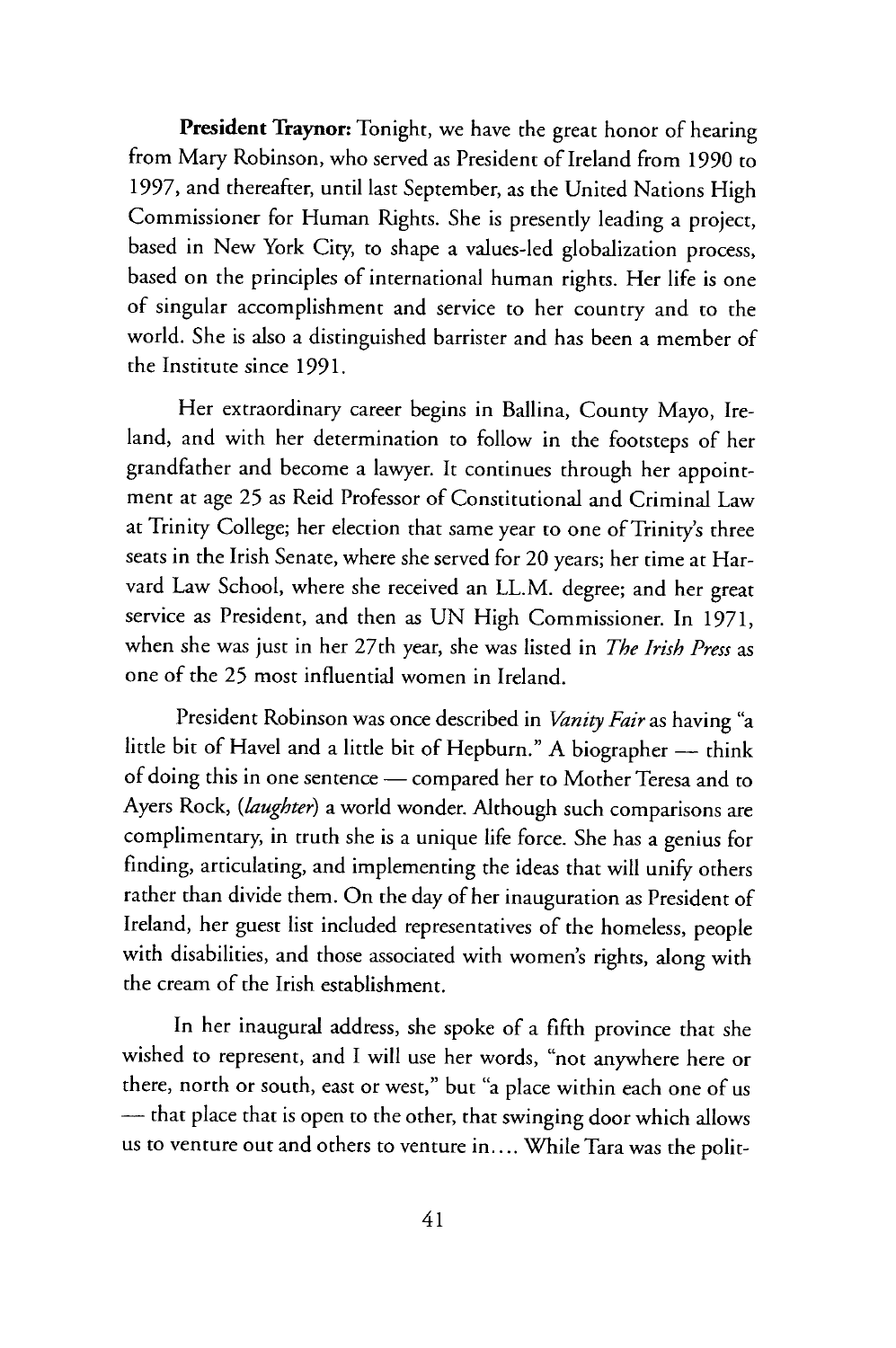ical centre of Ireland, tradition has it that this Fifth Province acted as a second centre, a necessary balance. If I am a symbol of anything I would like to be a symbol of this reconciling and healing."

In 1994, *Irish Times* columnist Fintan O'Toole wrote that "Mary Robinson has achieved approval ratings of over 90%, even in the most controversial periods of her presidency. And, what is most extraordinary," he said, "she has done so from a background not of balmy graciousness but of furious ideological struggle."

As a legislator, a senator, she engaged in many reform areas and became renowned for her efforts to legalize birth control and divorce in the Irish Republic. As a barrister, she brought key cases, such as the ones challenging the jury system as then discriminating against women; seeking the right for 18-year-olds to be allowed to vote; challenging the illegal tapping of journalists' phones; finding Ireland in breach of the European Convention on Human Rights for failing to provide civil legal aid; and a case that led to changes in the treatment of nonmarital children. She specialized in constitutional law and human rights litigation in the Irish courts, the European Court of Human Rights in Strasbourg, and the Court of Justice of the European Communities in Luxembourg.

While living a life of extraordinary accomplishment and public service, Mary Robinson also raised a family with her husband, Nicholas Robinson, and the Robinsons have three children: Tessa, William, and Aubrey.

Is there any possible flaw that I should mention tonight in the spirit of total candor that our speaker exemplifies? Yes, I must say, after considerable searching, I learned that at university, she abandoned the Stanislavsky Method of acting after, "failing to imagine herself as a briefcase." *(Laughter)*

It is a great pleasure to present to you President Mary Robinson. *(Applause)*

President **Mary Robinson:** I would like to begin by thanking your President, Michael Traynor, for his very warm words of introduc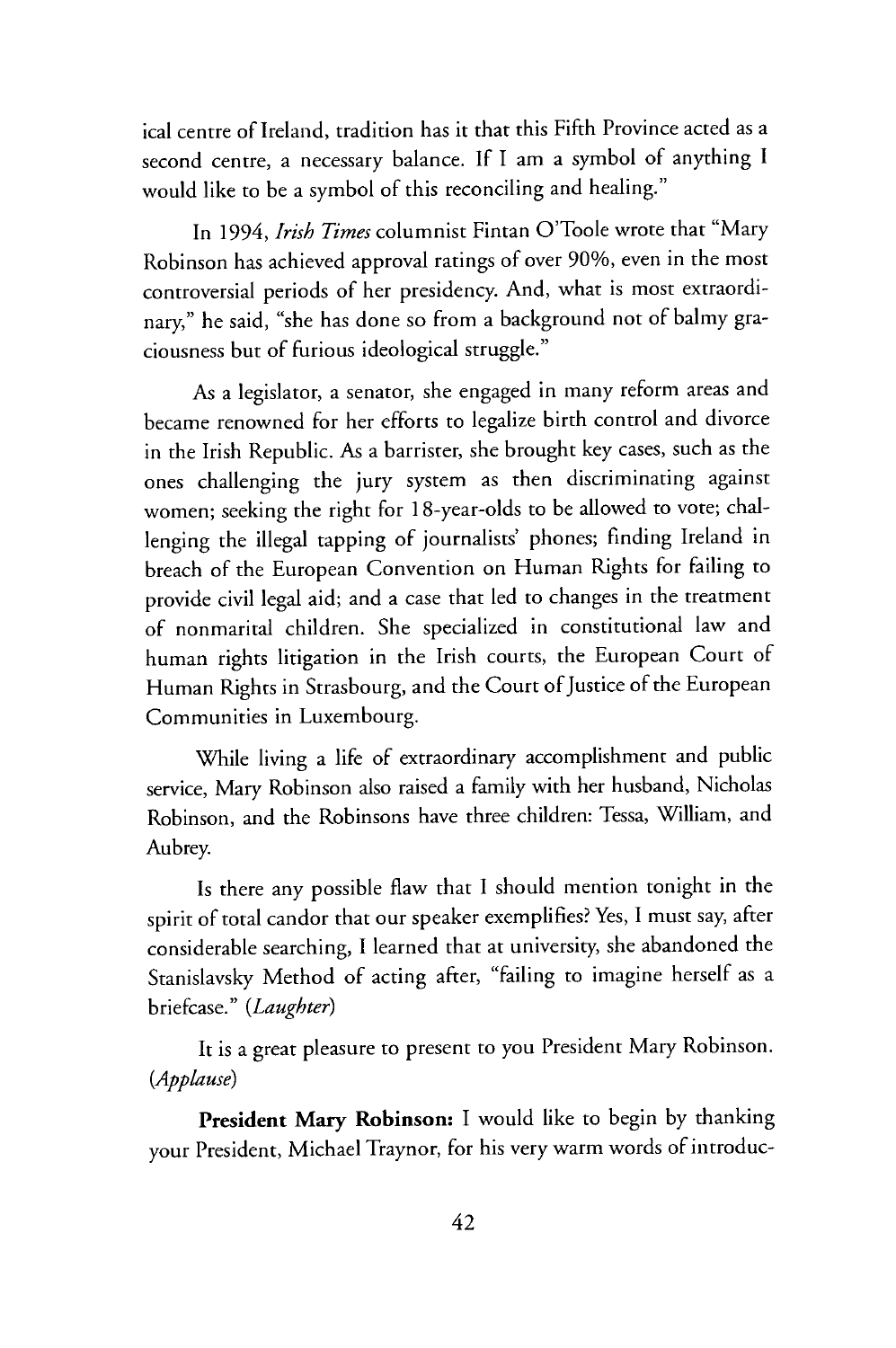tion. I never thought that that incident, when I sat on the stage pretending to be a briefcase, would ever come back to haunt me. It is very frightening. *(Laughter)*

But I am very honored to be here this evening and to address you as the officers, Council members, and members of The American Law Institute. It is in fact a great pleasure to return to Chicago and to coincide with the good weather. I understand that some of you came through a more troublesome time when you had to hold your breath as you landed here, but I came this afternoon in the sunshine.

As I was coming here, I was very conscious that it meant a great deal to me when I was honored to be elected as a member of The American Law Institute, which I knew, as a law student in Ireland and in particular in my time at the Harvard Law School, as the body that had done such rigorous work in areas such as developing Restatements of the Law and Model Codes. What I also should have appreciated some time ago when I was elected to membership is that there is no such thing as free membership. Someday, sometime, you must stand up and account for yourself, which I am now doing this evening. *(Laughter)*

I even recognize that I am doing it in a context where you have completed your work. You are well through: you've done Sunday afternoon and then yesterday and today, and I understand that today even went on longer than was anticipated, so I am wondering, in my Irish way, whether you expect me to entertain you this evening with readings from Oscar Wilde and Samuel Beckett, because I am not going to do that. I am not capable of such lighthearted relief.

I was interested to see that you began this year with an ethics session, and I was glad that you considered the recently released Report of the ABA Task Force on Corporate Responsibility, as well as the Sarbanes-Oxley Act of 2002 and the revisions to the ABA Model Rules of Professional Conduct. You are a body that should be taking stock as the credible voice you are entitled to be, on these issues today: that is what you gain from the long period in which you have been in this country a learned forum. You are a standard setter and a credible voice in times of rising public disquiet about the activities of some corporate lawyers and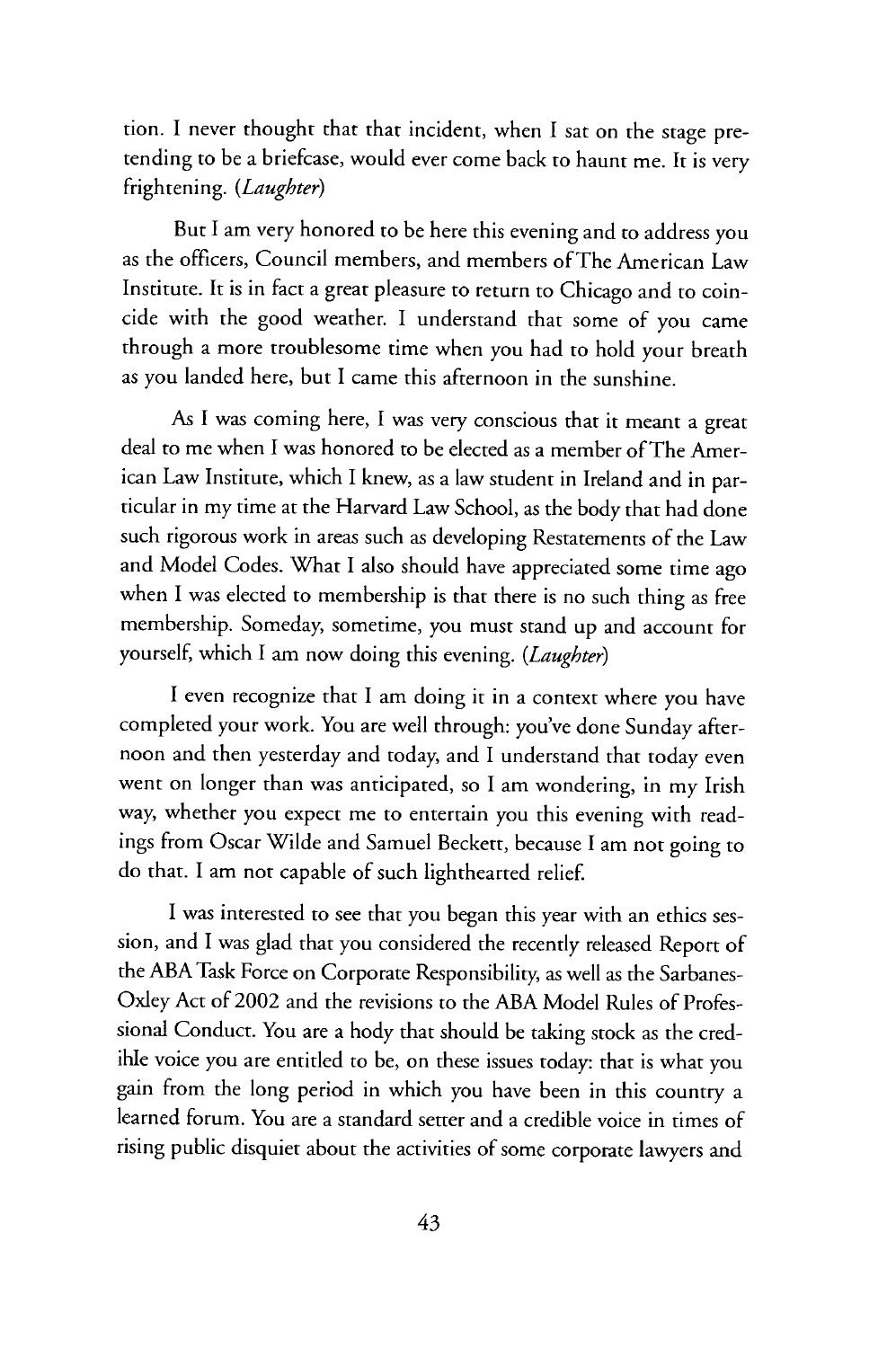their clients, and you can take great heart from that credibility. **I** am proud, as a member who comes this evening to justify herself, to link with your credibility in that regard, because it is needed; it has to be firm and it has to be strong and it has to be, I think, very vocal at the moment.

I also welcome the opportunity to thank the Institute, and I do that in a lighthearted way. I would like to thank the Institute - better late than never! - for its pioneering and prophetic work in the 1940s in drafting the Statement of Essential Human Rights. I won't ask for a hands-up of how many of you have read the Statement of Essential Human Rights, but believe me, your Institute was very pathfinding in its time. That Statement was greatly influenced by a number of different inputs. It in turn influenced the drafters of the Universal Declaration of Human Rights under the inspiring chairmanship of Eleanor Roosevelt, and in turn this led more than 50 years later to the creation of the Office of United Nations High Commissioner for Human Rights, which I was privileged to hold for five years.

The Statement broke new ground in identifying not only civil and political liberties, but also education, food, housing, and social security as human rights, and through its broad membership - from China, the Arab world, India, and Latin America — it anticipated and answered later critics who would claim that human rights are a product of western culture and history. That Statement is something I will come back to, because we need that approach now more than ever, at the start of this new century.

Since then, we have seen the internationalization of human rights, both the ideas and the institutions. This is a process which in the words of Professor Lou Henkin, one of my gods of human rights, as for many of us, I think  $-$  can rightly be seen as a "compliment" to America. Nor has it been a one-way street. The Institute's influential Restatement Third, Restatement of the Foreign Relations Law of the United States, recognized international human rights as a part of American law, and since the Restatement was published in 1987 the momentum has increased with, as you know, the U.S. ratifi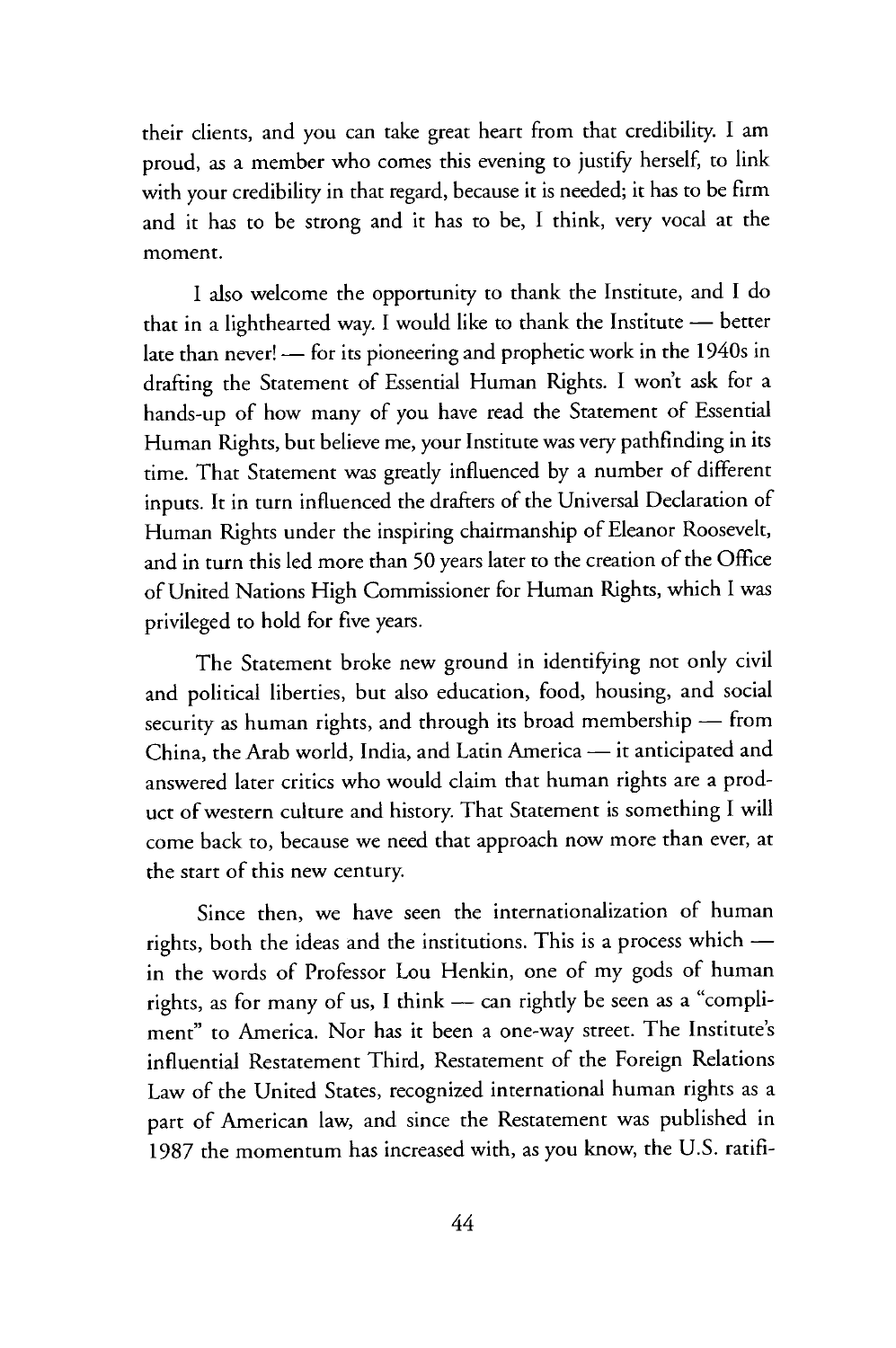cation of the International Covenant on Civil and Political Rights, the Convention Against Torture, and the Convention for the Elimination of Racial Discrimination. So far so good, but I believe it is time to consider a further step, an important further step.

When I spoke recently to the American Society of International Law, I dwelt at some length on the importance of the United States embracing again - as it did in the Universal Declaration of Human Rights - the broader agenda of human rights. This would include the United States ratifying the three core instruments that require a different approach from the immediate recognition of safeguarding civil and political rights, where you can actually go into court with your lawyer and be defended on that account. It is a different approach, that of progressive implementation, without discrimination, of economic, social, and cultural rights, and the three instruments are the International Covenant on Economic, Social and Cultural Rights, the Convention for the Elimination of Discrimination Against Women, and the Convention on the Rights of the Child.

I also expressed concern, when I spoke to the American Society of International Law, at how changes to U.S. law and policy since the terrible attacks here in this country of September 11, 2001, have both eroded human rights and civil liberties here in the United States and affected standards internationally. This is well documented in a report of the Lawyers Committee for Human Rights called "Imbalance of Powers," which analyzes these changes. It is one of the great strengths of the United States that the most informed, rigorous, and trenchant criticism comes from within. Those from outside often don't fully understand the nature of the way to assess trends. It is the bodies from within who courageously and implacably and rigorously do that accounting, as the Lawyers Committee has done on this occasion.

One reason, I believe, the time is ripe for a reappraisal of the extent to which the United States has adopted international human rights standards is because of the circumstances of the recent war in Iraq, whose purpose - as President Bush has emphasized - was to bring freedom and human rights to the Iraqi people.. It is of paramount importance that human rights in this context embraces that broad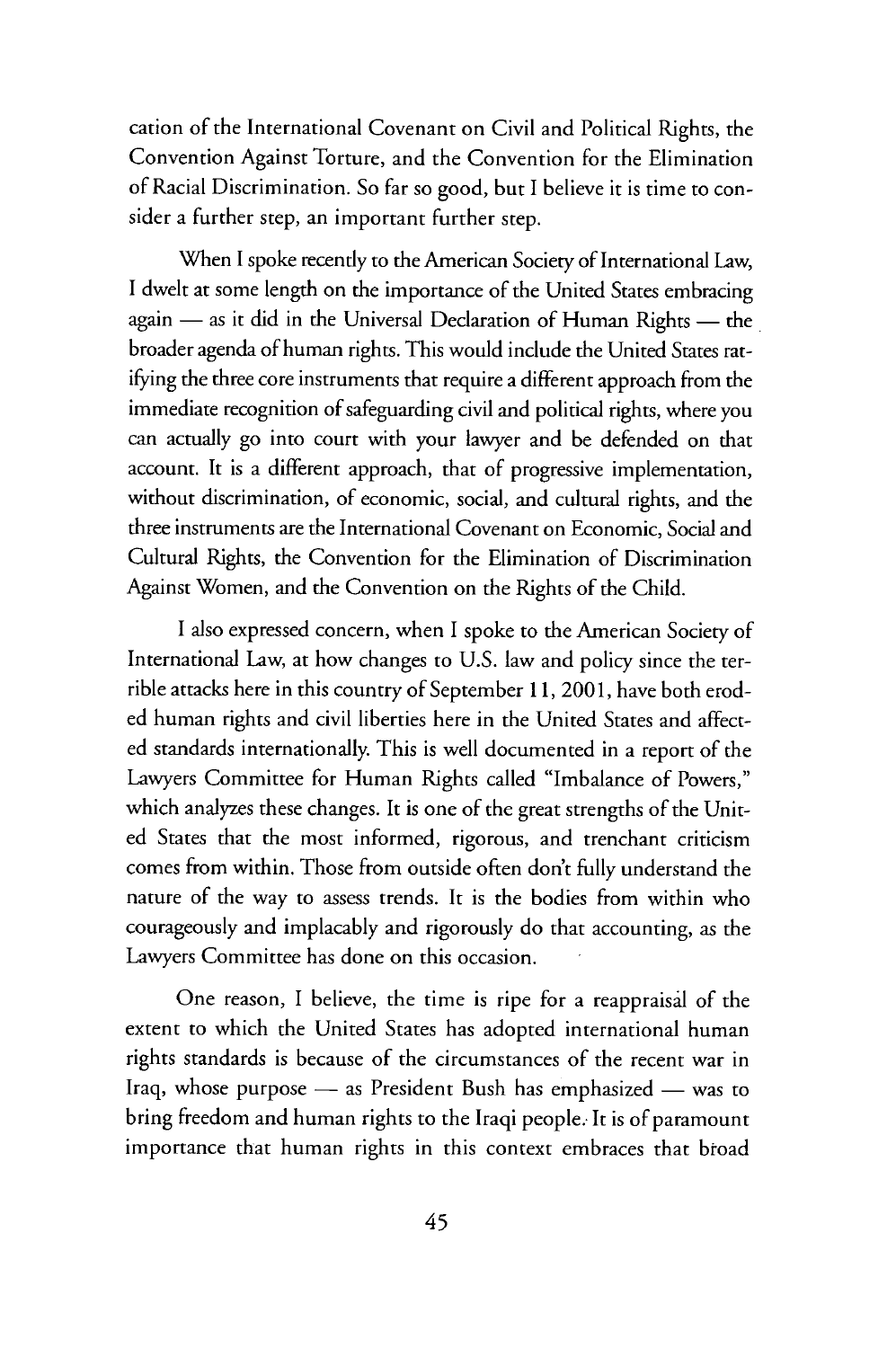approach, which was so well captured in the Statement of Essential Human Rights in the 1940s that this Institute pioneered. It may seem strange to go back to that thinking and that period, but believe me, it is of incredible importance that the agenda of human rights that is being furthered and properly promoted in the context of Iraq for the long-suffering and beleaguered Iraqi people is that broad agenda. So it is an agenda that needs to be approached with credibility and conviction, and somehow I have a sense that The American Law Institute, as a learned forum, has a big role to play here, if you can find your way to influence the thinking, perhaps not initially in the United States itself but certainly internationally, to take very seriously the importance of the right to food, to safe water, to health, to education, and to shelter, as human rights. That, in my view, is an absolutely essential part of the mission and responsibility of the United States in the context of what has happened and what will now continue to happen for the people of Iraq and in that region.

I propose to focus in particular this evening on some of the challenges in creating an international rule of law, within which human rights can be protected.

Looking at your history, it is clear that the Institute was established to respond to some very specific concerns. The founding experts reported that the uncertainty and complexity of American law had produced a "general dissatisfaction with the administration of justice." They pointed to a lack of agreement among lawyers on the fundamental principles of the common law, "conflicting and badly drawn statutory provisions," and the "number and nature of novel legal questions," all compounded by a "lack of systematic development" and the law's numerous variations within the different jurisdictions of the United States.

I deliberately quote those concerns, not that they are relevant today in the United States, because reading these words today, it is not the United States, with its now highly developed national legal system, which comes to mind. Rather, they describe the problems that face us in developing an international rule of law, and any international lawyer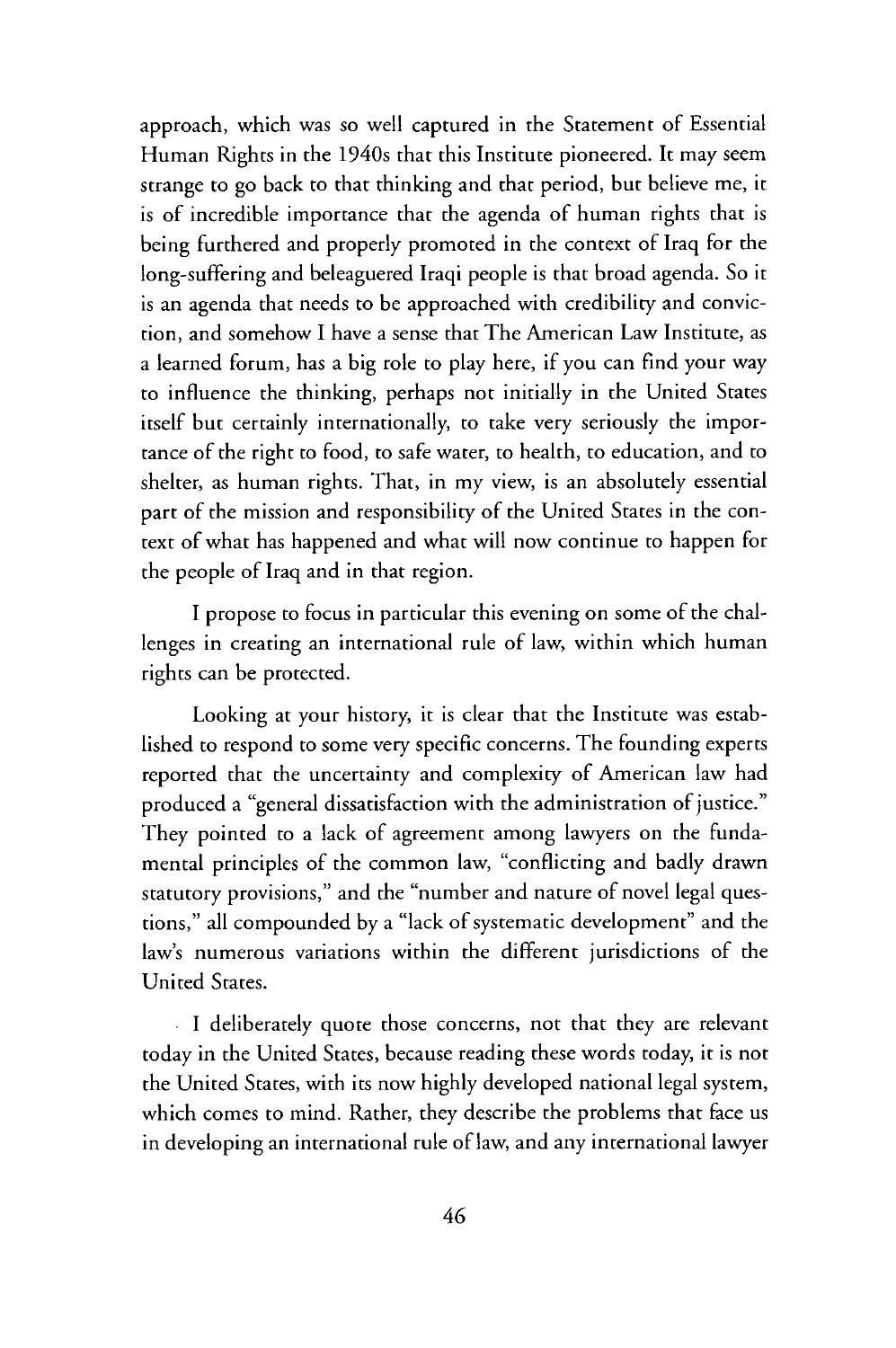would recognize the causes of dissatisfaction identified by the experts in **1923.** Indeed, the problems of reconciling different jurisdictions, and of the many novel legal questions that present themselves at the international level, would be very familiar indeed.

**I** will give one example. Ten years ago, the United Nations - **led** by the United States — created the world's first international criminal tribunal to prosecute acts of genocide and crimes against humanity committed in the conflicts in Bosnia, Croatia, and later Kosovo. The indictment of the former President of Yugoslavia, Slobodan Miloševic, for crimes against humanity and genocide has been widely reported.

But for lawyers there is a more dramatic and untold story behind the headlines: that of the novel legal and procedural challenges that had to be resolved in building an independent and effective international tribunal. Judges from a range of jurisdictions had to be elected, and had then to reconcile their contrasting national experiences. Prosecutors had to carry out their investigations in different continents, languages, and jurisdictions. Trials had to be conducted and defendants prosecuted using new rules of criminal procedure. And in drafting these rules, the judges had to reflect the world's different legal traditions — civil law as well as common law — which may see trial by jury or the use of hearsay evidence as integral to their legal systems.

When the judges sat down to draft the rules, they were surprised to find little in the way of precedent: they discovered that the rules in Nuremberg were less than four pages long, while the Tokyo tribunal had only nine rules in total. But the task that would have been best understood by the founders of The American Law Institute was the need to clarify international humanitarian law in order to reach a definition of crime against humanity that the prosecutor and the judges could apply.

In 1993, there were many  $-$  and not only in the former Yugoslavia - who objected that an international court created by the political decision of the Security Council could never be independent, and that it would inevitably be a political body dispensing victor's justice. Happily, **I** believe they have been proved wrong. It is remarkable what the international tribunals both for the former Yugoslavia and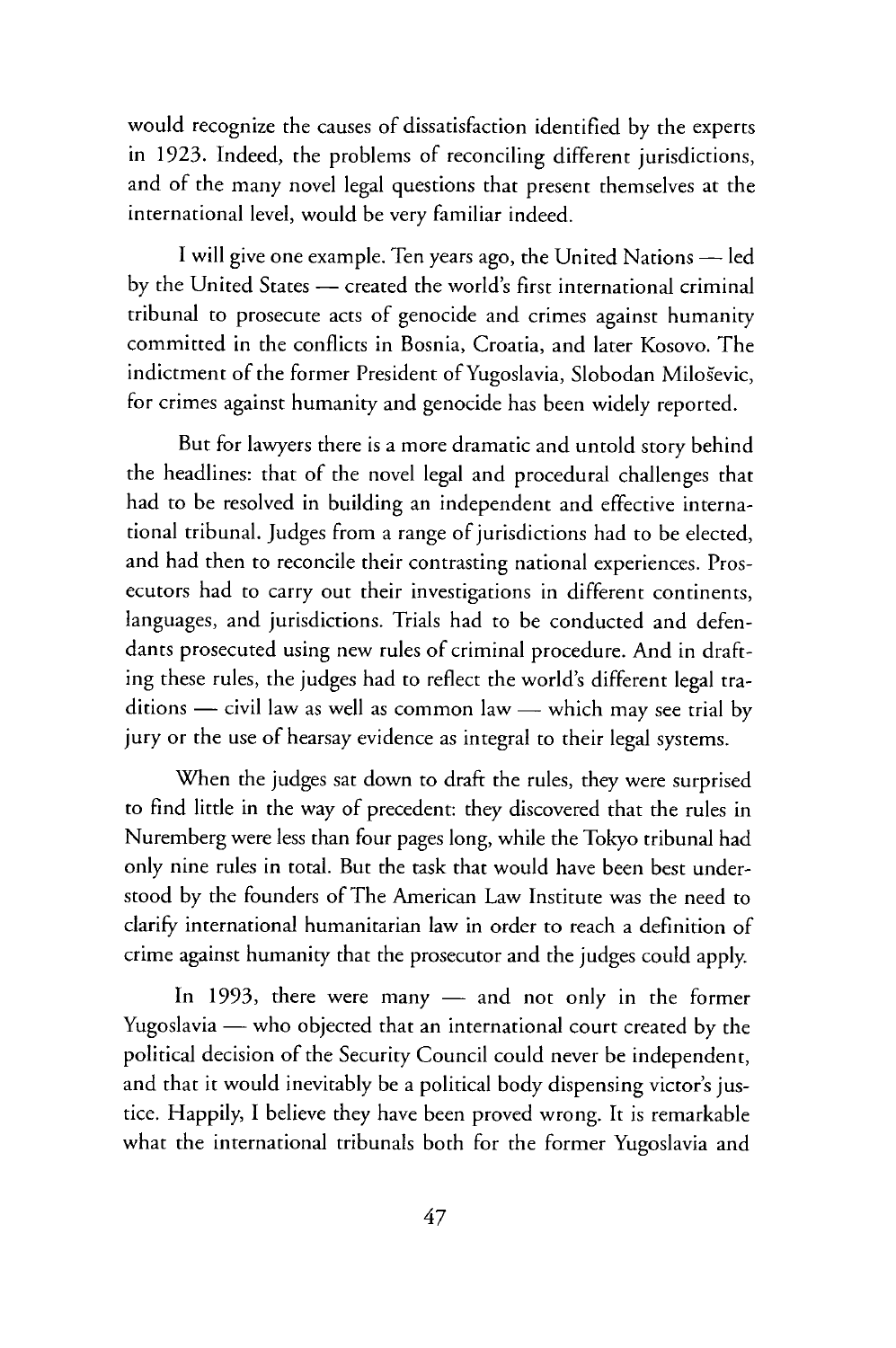Rwanda have been achieving. For international rule of law, international justice, in difficult circumstances they have in fact achieved what all of us here would wish that tribunals of that kind would achieve.

Today, we face new challenges of how to strengthen and build broader institutions of global governance and regulation. We live, after all, in a globalized world, in which interdependence requires cooperation, and no country  $-$  however strong  $-$  can stand outside the essential global institutions. It is crucial that the United States, and in particular the U.S. legal profession, is centrally engaged in this task.

Fifty years ago, President Harry Truman called for federal engagement in local health provision because: "diseases and epidemics are no respecter of city or state boundaries." The SARS epidemic of the last weeks has shown itself to be no respecter of sovereign frontiers or national economies - whether in Beijing, Hong Kong, or Toronto. It has demonstrated beyond doubt both the need for international engagement, and the fact of our interdependence in a world of globalized travel, multinational business, and communications. It has also proved -- if proof were necessary - that strong and effective global institutions, such as the United Nations World Health Organization, are essential to act in ways to complement and protect national governments.

Headed by Gro Brundtland, a former Norwegian Prime Minister and medical doctor, WHO has led recent global responses to the outbreak of the epidemic in terms of quarantine requirements and diagnosis. Laboratories were mobilized in 13 countries to identify the new virus and devise a diagnostic test. This broke the normal pattern, in which laboratories compete against each other for commercial advantage - as has been, sadly, so often the case in relation to HIV/AIDS. That SARS is now off the front pages of most of our newspapers shows that the international response has been quite effective. But SARS has made the case powerfully for even stronger international institutions.

At present, WHO can visit and inspect countries where it suspects there is an undisclosed epidemic only if it is invited by the government. If the government does not report - as in the case of China in January and February this year - or covers up, no challenge inspec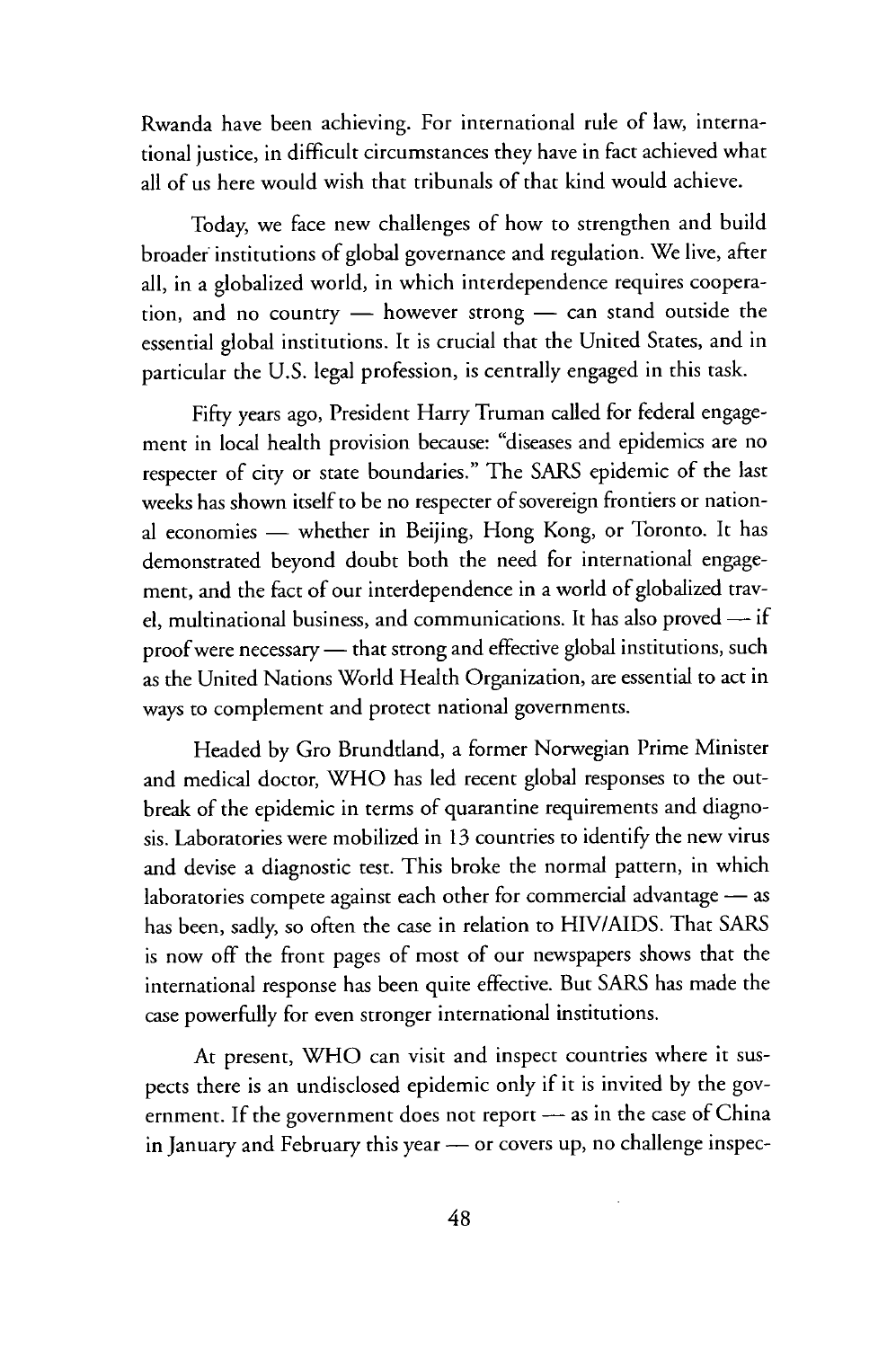tions can be made, and now, interestingly, a debate has begun on how to strengthen WHO's powers of inspection.

In a globalized world, trade and crime are two more areas in which international mechanisms are most needed to resolve disputes and prosecute offenses.

Real progress has been made in the rules of the international trading system, and in the resolution of international trade disputes. This is in no small part because the United States has been fully engaged both as an architect of the system, and as a party to a number of the disputes. For example, since 1995, 65 cases have been brought against the United States by the WTO, with findings in 22 cases that there had not been full compliance with WTO rules. One, you will recall, and I mention this just because it's important to do so, involved copyrights on Irish music. *(Laughter)*

In most of these cases, the United States has already acted effectively to change its practices - setting an important example to other countries. The system works, and it works not least because the United States is very engaged to ensure it works.

There has also been major progress in developing international criminal law and the administration of criminal justice, first, as I mentioned, through the International Criminal Tribunal for the Former Yugoslavia, and then through a second international tribunal to prosecute acts of genocide committed in Rwanda in 1994. The Convention Against Torture, which the United States has ratified, makes the investigation and prosecution of torture a treaty obligation for states parties. It requires states to exercise universal jurisdiction over acts of torture - a provision most spectacularly applied by the House of Lords in the United Kingdom, when it ruled against Augusto Pinochet's claim of immunity from criminal prosecution in relation to the torture of political opponents, while he was President of Chile.

Today, the new International Criminal Court builds on these achievements. The Court is an institutional recognition that certain crimes - because of their nature - affect the entire international com-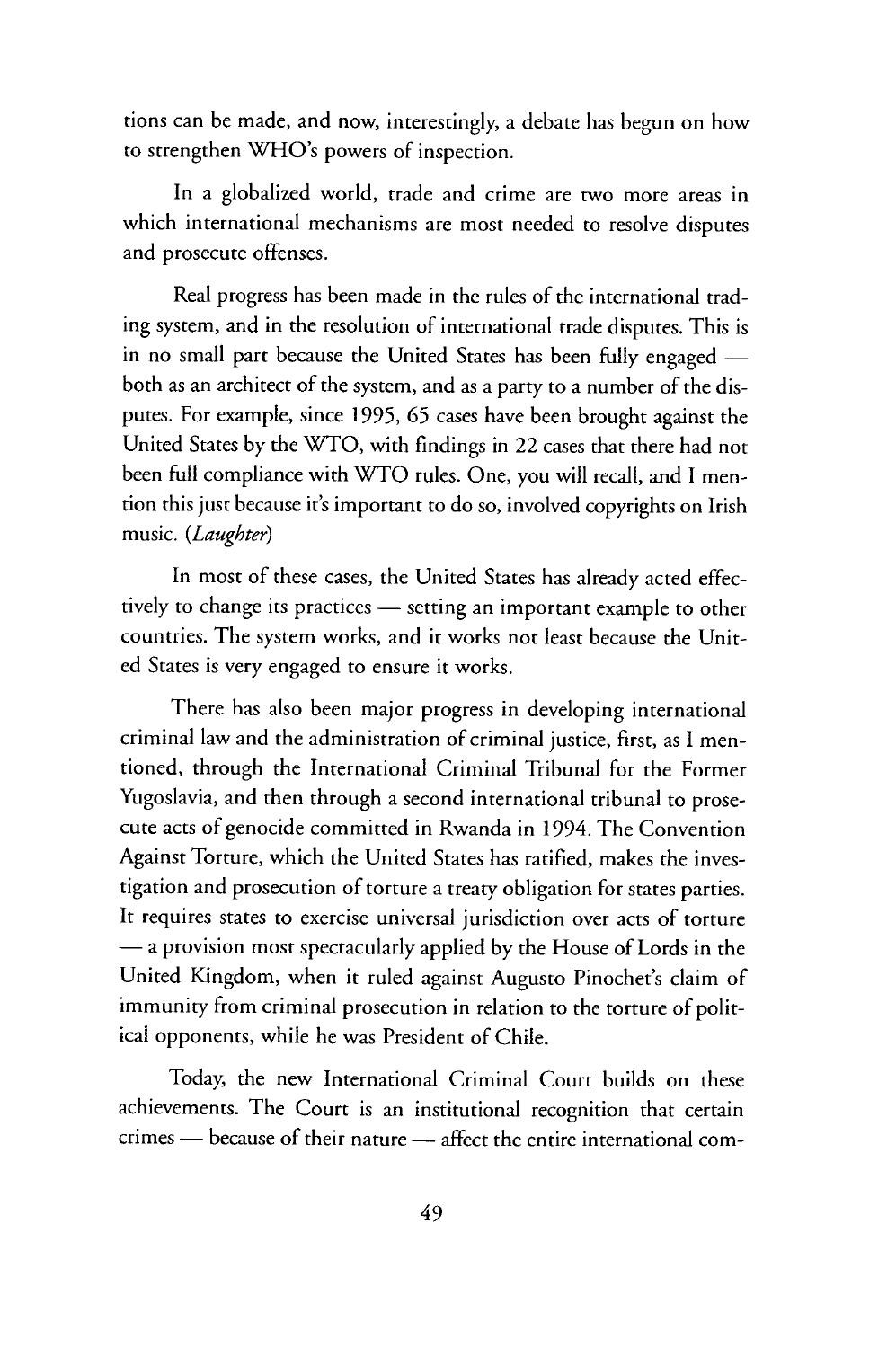munity, and where they cannot be prosecuted by domestic courts, an international court must have jurisdiction. One hundred thirty-nine states have signed, and 89 have then ratified the treaty. The Statute of the Court defines it as a court of last resort, complementary to domestic courts, and with jurisdiction only where national legal systems have failed to act in cases of genocide, crimes against humanity, and grave breaches of humanitarian law. Judges from 18 countries have been elected under a Canadian President, Philippe Kirsch. Next month, the prosecutor - Luis Moreno Ocampo from Argentina - will start work. He has already identified as one of his priorities to assist states in strengthening their domestic legal systems so that they can prosecute complex and sensitive crimes. So the establishment of the International Criminal Court will help strengthen national criminal jurisdiction, another benefit of the institution.

The Court's members, the states' members, have a wide geographical spread. They include some - like Sierra Leone - with recent experience of a brutal civil war being waged against a collapsed national legal system that could neither prosecute nor deter the atrocities. Twenty-one of the members are from Africa, 18 from Latin America and the Caribbean, 36 from Europe, and 12 from Asia.

It is a matter of great regret to supporters of the Court that the United States is not engaged in this great legal enterprise, that there is no U.S. judge, and that the decisions that will shape the Court's legal and procedural character for the duration of this new century are being taken without an input from this great country with its rich jurisprudence. The U.S. decision in May 2002 to withdraw from any legal obligations as a signatory was unprecedented. I remember being very shook, actually, when I was serving as High Commissioner for Human Rights by this act that was called "an unsigning." In fact, the United States wrote to the Secretary General of the UN on May 6, 2002: "This is to inform you, in connection with the Rome Statute of the International Criminal Court adopted on July 17, 1998, that the United States does not intend to become a party to the treaty. Accordingly, the United States has no legal obligations arising from its signature on December 31, 2000."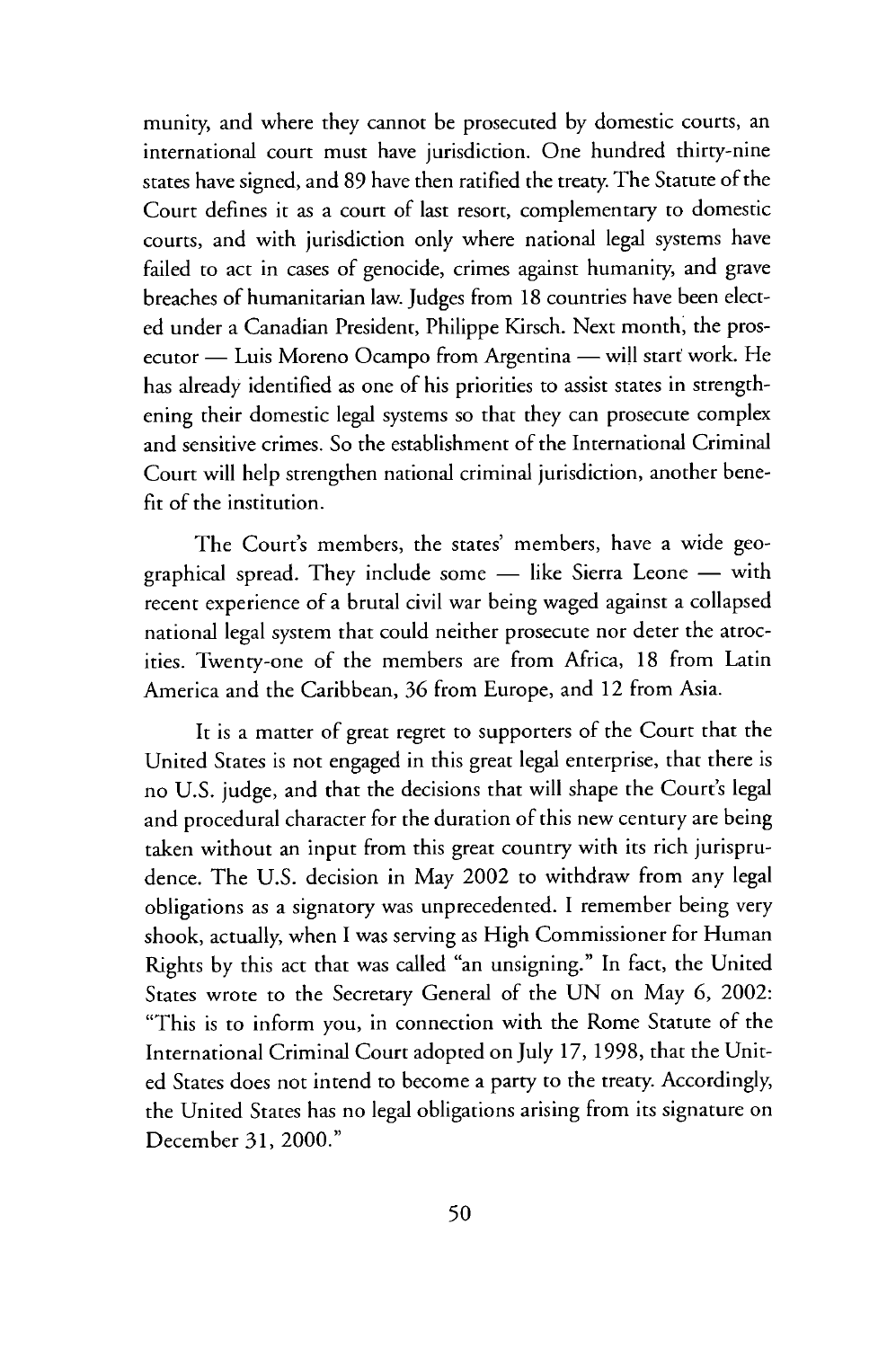That U.S. decision to withdraw from any legal obligations as a signatory raised possibilities of other unsignings of countries in the context of international law. Happily, that has not happened, but it was a worry at the time. It also sent a dangerous signal to other nations about the fragility of international law, and it raised a question about the seriousness of the U.S. commitment to ending impunity for genocide and crimes against humanity.

I don't say this in a negative, finger-pointing way. I say it really from the heart, with a sense  $-$  in an audience that includes many judges, many people who have studied the U.S. system over long years and who have a great accumulated knowledge  $-$  both of the rich texture of protection of rights in this country and the role the United States can play.

It is also, I believe, a matter of surprise and dismay internationally that the United States has somehow withdrawn from its historical role of leader in the development of an international criminal-justice system. As I said earlier, the United States was there. Without the United States, it is unlikely that any Nuremberg trials would have taken place: in 1945, other nations, including the United Kingdom, preferred to "dispose" of the Nazi leadership politically. They changed their policy only in the face of the United States's insistence that Nazi war criminals should receive a fair trial, and that their guilt should be found judicially. Both the Yugoslav and Rwanda tribunals have depended heavily on U.S. political and material support.

There is also a kind of amazement that perceptions of the Court should be so different in the United States and in the rest of the world. When I read the two sides of the discussion, even within America, it is difficult to believe that they refer in fact to the same Court, the same institution. Some critics castigate the Court in the most extravagant terms. They see it as threatening to "diminish America's sovereignty, produce arbitrary and highly politicized 'justice,' and grow into a jurisdictional leviathan." That's the website of the Cato Institute [http://www.cato.org].

Outside the United States, the view from a recent editorial in *The New York Times* is in fact very heartening, that that newspaper has recog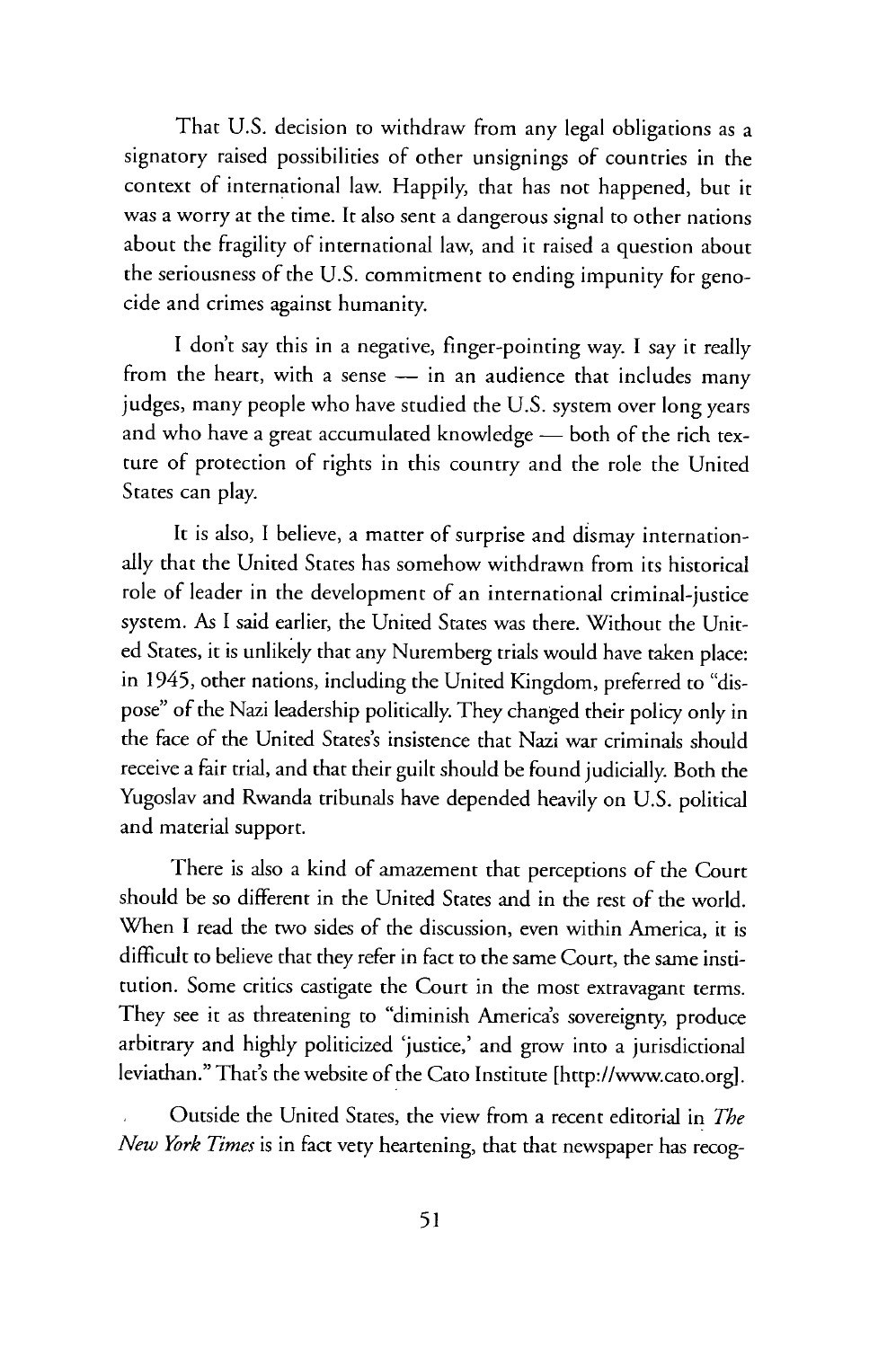nized the importance of the Court as a U.S. "ally in efforts to prevent the globe's most serious crimes and bring to trial those who commit them."

Today, we are confronted with a fundamental question: Will the normative global system that restored peace and security after the Second World War be seen by future generations as an idealistic dream that was unable to respond to the realities of a changing international landscape? Or will it instead be viewed as the essential foundation of a more just and secure world based on respect for the international rule of law?

I believe that the International Criminal Court is a vital element in the task of building the international rule of law, and I believe it is important that American lawyers are there to help shape the decisions of the Court as it prosecutes its first cases.

It is going ahead. It doesn't need an immediate membership of the United States. It needs a kind of supportive witness from those of you here in the United States who have understood the importance of the contribution that your country has made to what we have built up internationally and who are prepared, even in slightly difficult political times, to say "we want to be closer to this institution," to be thinking about how it is working, and perhaps to revisit the possibility in the future of the United States being part of this system.

As l said - and I know that as an Irish person I should have been more lighthearted and found more reason to enjoy the evening with you, as I have enjoyed the pleasure of coming back to Chicago in such beautiful sunshine  $-$  I very much welcomed the opportunity as a member of The American Law Institute, as somebody who has been honored by that membership, to talk quite seriously to you about the times we are in. What you represent is the strength of a learned institution that since 1923 has been giving leadership in restating the law in this country and internationally for this country. That is more needed, I think, than ever before.

So I would end on an Irish note of encouragement. There is an Irish greeting, which is very often misunderstood, which is very much used in the west of Ireland, where I come from, and it is, "Be good."